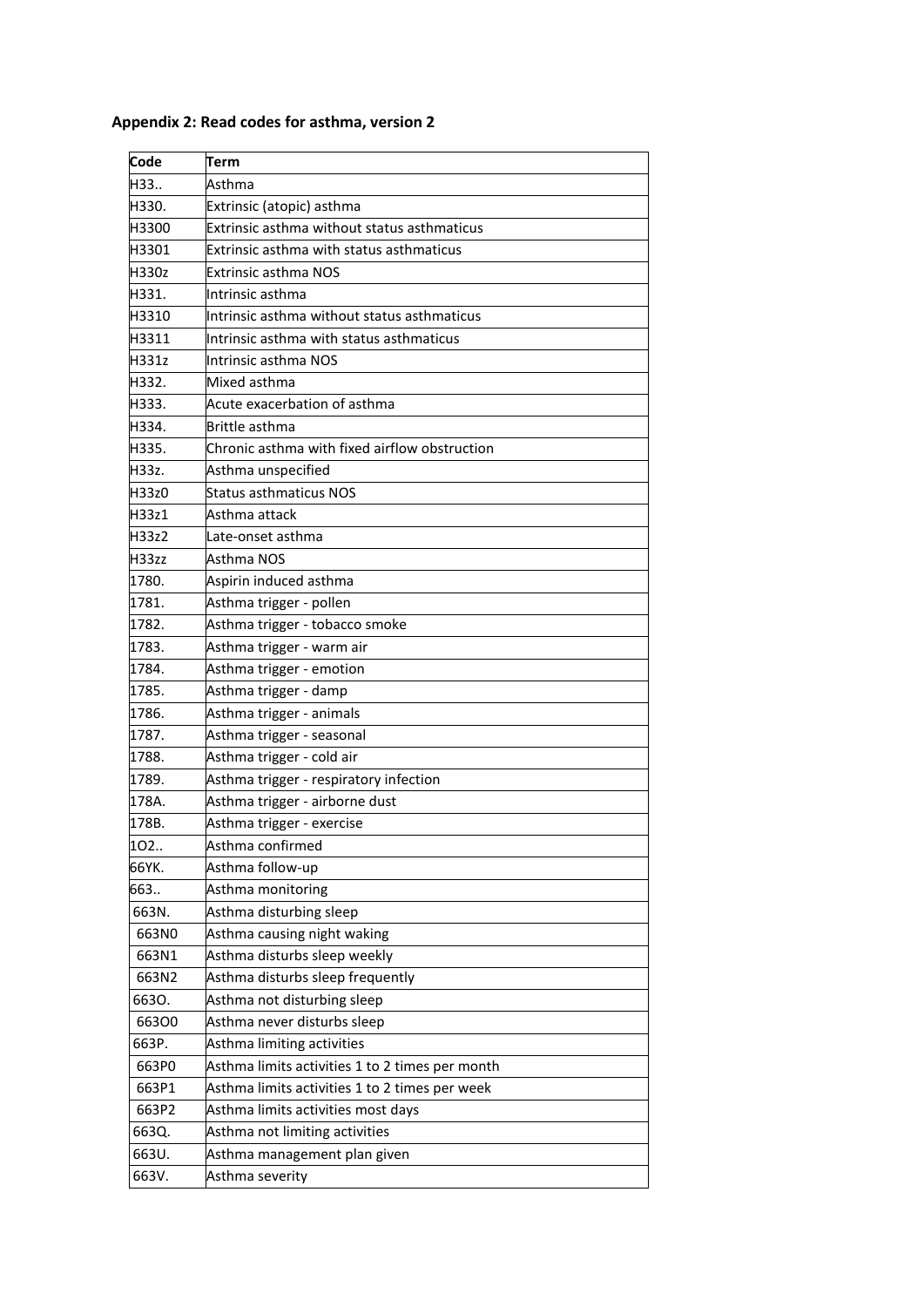| Code  | Term                                                         |
|-------|--------------------------------------------------------------|
| 663V0 | Occasional asthma                                            |
| 663V1 | Mild asthma                                                  |
| 663V2 | Moderate asthma                                              |
| 663V3 | Severe asthma                                                |
| 663W. | Asthma prophylactic medication used                          |
| 663d. | Emergency asthma admission since last appointment            |
| 663e. | Asthma restricts exercise                                    |
| 663f. | Asthma never restricts exercise                              |
| 663h. | Asthma - currently dormant                                   |
| 663j. | Asthma - currently active                                    |
| 663m. | Asthma accident and emergency attendance since last visit    |
| 663n. | Asthma treatment compliance satisfactory                     |
| 663p. | Asthma treatment compliance unsatisfactory                   |
| 663q. | Asthma daytime symptoms                                      |
| 663r. | Asthma causes night symptoms 1 to 2 times per month          |
| 663s. | Asthma never causes daytime symptoms                         |
| 663t. | Asthma causes daytime symptoms 1 to 2 times per month        |
| 663u. | Asthma causes daytime symptoms 1 to 2 times per week         |
| 663v. | Asthma causes daytime symptoms most days                     |
| 663w. | Asthma limits walking up hills or stairs                     |
| 663x. | Asthma limits walking on the flat                            |
| 663y. | Number of asthma exacerbations in past year                  |
| 66YJ. | Asthma annual review                                         |
| 66YE. | Asthma monitoring due                                        |
| 66Y5. | Change in asthma management plan                             |
| 66Y9. | Step up change in asthma management plan                     |
| 66YA. | Step down change in asthma management plan                   |
| 66Yq. | Asthma causes night time symptoms 1 to 2 times per week      |
| 66Yr. | Asthma causes symptoms most nights                           |
| 66Yp. | Asthma review using Roy Colleg of Physicians three questions |
| 8CMA0 | Patient has a written asthma personal action plan            |
| 8B3j. | Asthma medication review                                     |
| 8793. | Asthma control step 0                                        |
| 8794. | Asthma control step 1                                        |
| 8795. | Asthma control step 2                                        |
| 8796. | Asthma control step 3                                        |
| 8797. | Asthma control step 4                                        |
| 8798. | Asthma control step 5                                        |
| 90J1. | Attends asthma monitoring                                    |
| 90JA. | Asthma monitoring check done                                 |
| 173d. | Work aggravated asthma                                       |
| 663e0 | Asthma sometimes restricts exercise                          |
| 663e1 | Asthma severely restricts exercise                           |
| 66YC. | Absent from work or school due to asthma                     |
| 66YK. | Asthma follow-up                                             |
| 66YP. | Asthma night-time symptoms                                   |
| 66YQ. | Asthma monitoring by nurse                                   |
| 66YR. | Asthma monitoring by doctor                                  |